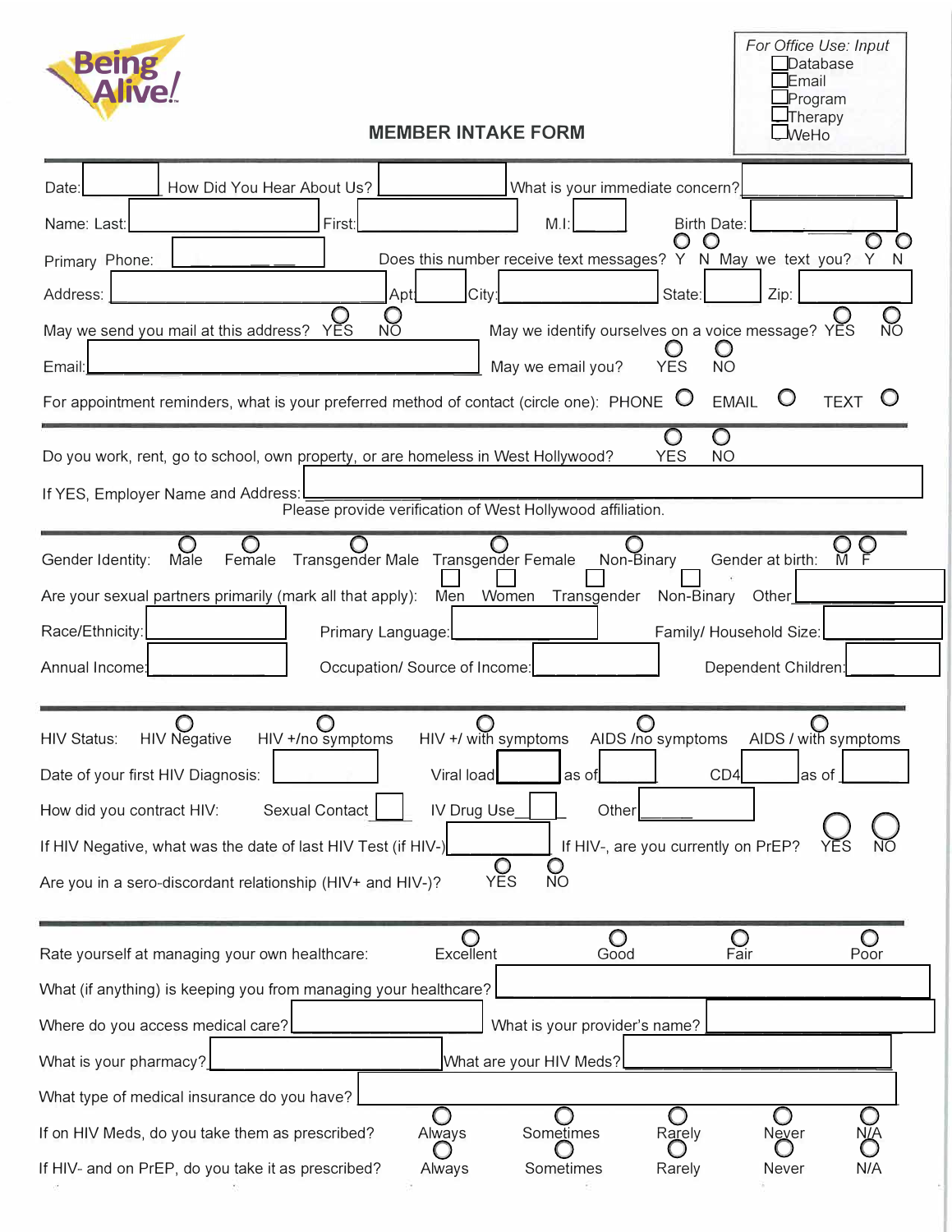| NO <sub>O</sub><br>$YES$ <sup><math>\bigcup</math></sup><br>Do you need more knowledge or understanding about HIV/AIDS?                                                                                                                                                                                                                                                                                                                         |
|-------------------------------------------------------------------------------------------------------------------------------------------------------------------------------------------------------------------------------------------------------------------------------------------------------------------------------------------------------------------------------------------------------------------------------------------------|
| YES ONO O Do you need Peer Support?<br>YES ONO O<br>Do you need help in setting up a better adherence plan?                                                                                                                                                                                                                                                                                                                                     |
|                                                                                                                                                                                                                                                                                                                                                                                                                                                 |
| Yes, not within past year<br>No History<br>Decline to state<br>Yes, within past year<br>Substance Use History:                                                                                                                                                                                                                                                                                                                                  |
| $YES$ <sup><math>\bigcirc</math></sup><br>NO $\bigcirc$ If yes, where?<br>Are you currently in treatment for substance use?                                                                                                                                                                                                                                                                                                                     |
| $_{\text{YES}}$ $O$<br>NO $\bigcup_{f}$ if yes, where?<br>Are you currently in treatment for mental health issues?                                                                                                                                                                                                                                                                                                                              |
| Crystal Meth Use L<br>Unprotected Sex<br>IV Drug use<br>None<br>Do you have any current risk behaviors?                                                                                                                                                                                                                                                                                                                                         |
|                                                                                                                                                                                                                                                                                                                                                                                                                                                 |
| Please check the outside services listed below that you may need referrals to:                                                                                                                                                                                                                                                                                                                                                                  |
| Housing<br>Transportation<br>Food Banks<br><b>Medical/ Dental Resources</b><br>Legal                                                                                                                                                                                                                                                                                                                                                            |
| Case Mgmt. (Benefits)<br>Mental Health Counseling<br>Drug/ Alcohol Mgmt.<br>Other                                                                                                                                                                                                                                                                                                                                                               |
| <b>Emergency Contact</b>                                                                                                                                                                                                                                                                                                                                                                                                                        |
| Relationship:<br>Name, Last:<br>First:<br>Phone:                                                                                                                                                                                                                                                                                                                                                                                                |
| City:<br>Zip:<br><b>State</b><br>Address:                                                                                                                                                                                                                                                                                                                                                                                                       |
| Is this person aware of your HIV Status?<br>YES<br>NO                                                                                                                                                                                                                                                                                                                                                                                           |
|                                                                                                                                                                                                                                                                                                                                                                                                                                                 |
|                                                                                                                                                                                                                                                                                                                                                                                                                                                 |
|                                                                                                                                                                                                                                                                                                                                                                                                                                                 |
| By signing below, I authorize Being Alive to release/share information with other like agencies regarding services I've received, my HIV status,<br>finances, and physical/mental conditions for purposes of assistance in gaining services related to my needs. This information may be shared                                                                                                                                                 |
| through mail, by telephone/fax, or electronic computer mail. I understand that I may revoke this consent at any time, by contacting Being Alive in<br>person, by phone or in writing. (A list of these other agencies will be provided to me upon request, and I may add other specific agencies to this<br>consent. I have been given the HIV/AIDS Patient's Bill of Rights/Responsibilities and been made aware of the Grievance Procedures.) |
| $\mathbf x$                                                                                                                                                                                                                                                                                                                                                                                                                                     |
| Member Signature<br>Date                                                                                                                                                                                                                                                                                                                                                                                                                        |
| Date<br><b>Staff Signature</b>                                                                                                                                                                                                                                                                                                                                                                                                                  |
|                                                                                                                                                                                                                                                                                                                                                                                                                                                 |
|                                                                                                                                                                                                                                                                                                                                                                                                                                                 |
| Office Use:<br>Proof of Diagnosis:<br>Proof of WeHo Qualification<br>Necessary paperwork for eligibility: Proof of residency:                                                                                                                                                                                                                                                                                                                   |
|                                                                                                                                                                                                                                                                                                                                                                                                                                                 |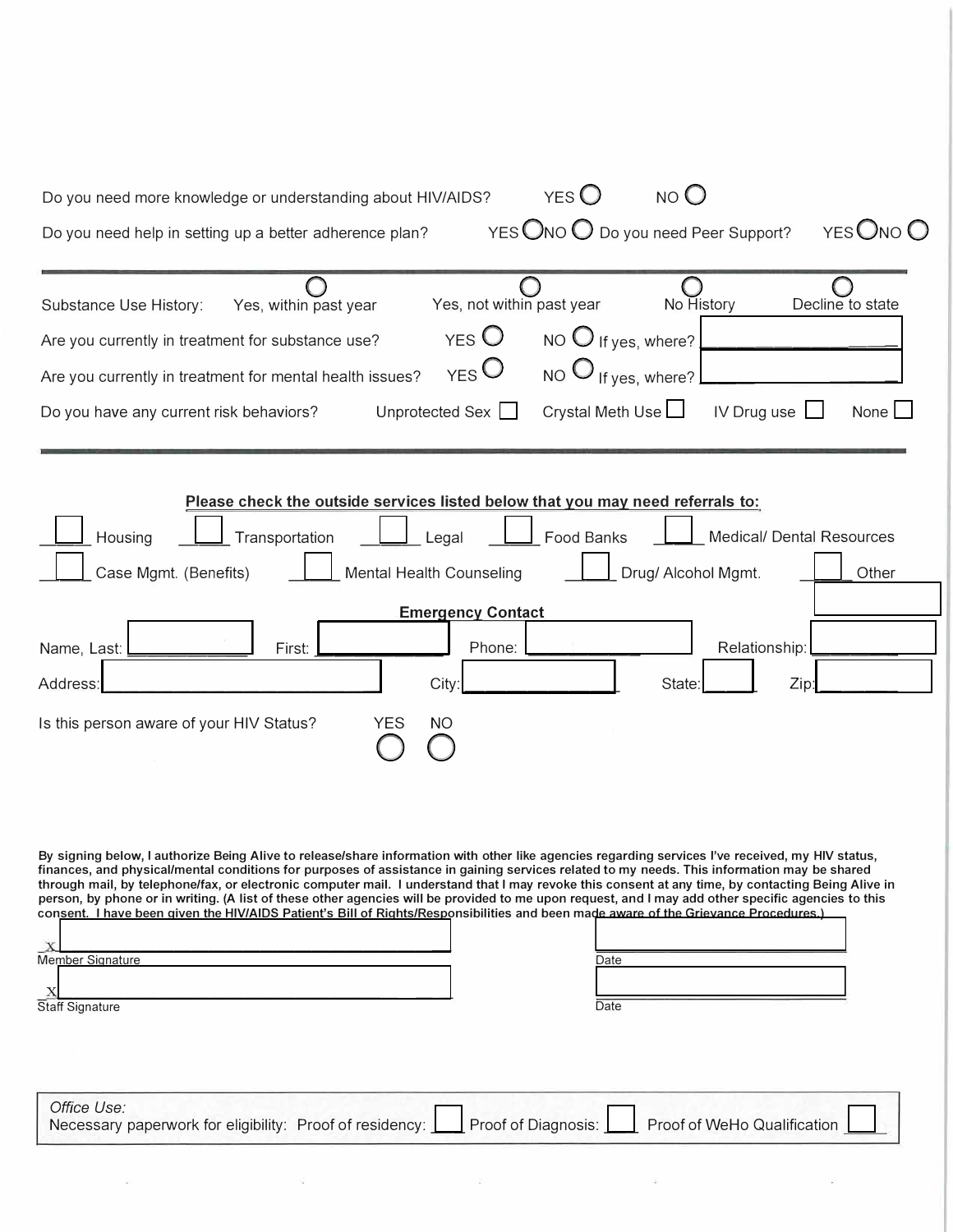#### Please mark the services in which you are interested:

### **\_\_\_ Wellness Center**

Being Alive offers a variety of alternative & holistic practices that will complement the drug therapies that most people take to reach and maintain an undetectable viral load. The program includes therapies such as Chiropractic, Acupuncture, Reiki, Massage and more.

## **\_\_\_ Dignity Plus (Psychotherapy)**

This ground breaking Mental Health program will pair you with a Master's level Psychotherapy Trainee or Associate. They offer individual, group, couples, family, and short term crisis counseling implementing a variety of therapeutic modalities. There is no predetermined limit on the number of sessions offered.

### **\_\_\_ Activities & Events**

Being Alive offers social events and other activities designed to bring people out of isolation and find support and friendships with others living with HIV & AIDS. In addition to weekly activities such as ceramics, acting and writing workshops, field trips to area attractions are offered several times a year. Past field trips have included The Getty, Huntington Gardens, Norton Simon Museum, Doheny Beach, and Point Fermin Lighthouse. Concert tickets for Disney Hall, Hollywood Bowl, LA Ballet and other venues are also offered throughout the year.

### **\_\_\_ Support Groups/Classes**

Being Alive hosts nightly support groups including: "Strength Within" for HIV+ Women; a fun and educational group to remove stigma from sex called "Shameless," "Wise Guys" for long-term survivors, "Positively New" for those newly diagnosed with HIV, an open group called "Friday Night Light", and an AA group. Groups are open to anyone and their friends/family, and are subject to change based on the needs of the community. Classes are frequently offered with topics ranging from apartment gardening, cooking on a budget, advanced planning, immigration, and more.

#### **\_\_\_ Medical Updates/ Treatment Education**

Learn current information on medical breakthroughs, clinical trials, drug interactions, new treatment options, etc. at monthly presentations from HIV experts, clinicians, researchers, and other guest speakers. These updates include a complementary meal.

#### **\_\_\_ Prevention / Get Real / PeP/PrEP Workshops**

Group & individual risk reduction counseling sessions that enhance personal strategies to improve life skills are offered at Being Alive. Topics frequently discussed include HIV/STD transmission, disclosure, reducing substance misuse, sex, dating, & relationships. The Group workshops also present information and referrals for PrEP and PEP. Incentives are provided for attending all 3 weekly sessions, and a light lunch is included at group presentations.

#### **\_\_\_ Care Management**

Staff members are able to help clients get linked to medical care including PrEP treatment, find resources for food, shelter, and clothing, and general support for those finding difficulty navigating the services available to the community.

#### **\_\_\_ Advocacy/Outreach**

Opportunities exist throughout the year to help with outreach at events, informing people about reducing risk for STI and HIV transmission, proper condom usage, and general information to help others have a healthy approach to intimacy and sex. Additionally, clients can choose to participate in events to raise awareness about HIV, community needs, and available services.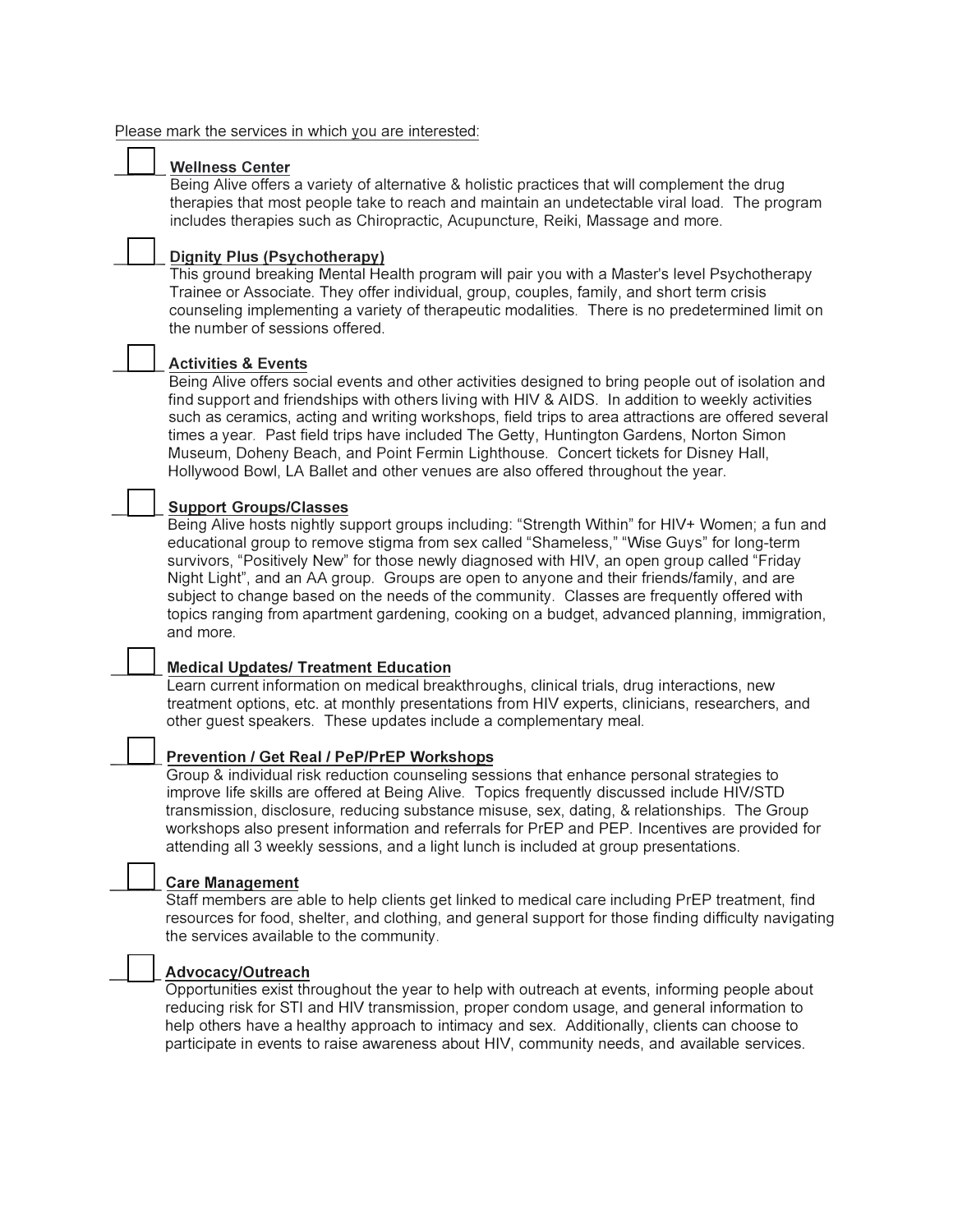

# **CLIENT RIGHTS AND RESPONSIBILITITES**

# AS A CLIENT, I HAVE THE RIGHT TO:

- 1. Receive considerate and respectful care in a safe environment.
- 2. Expect that all aspects of care are managed in a confidential and professional manner.
- 3. Receive complete and current information.
- 4. Request a second opinion
- 5. Participate actively in establishing a productive Client Service Plan.
- 6. Refuse treatment, be told to what effect this may have on my health, and be informed of other potential consequences of refusal.
- 7. Know by name my Counselor and other Staff Members.
- 8. Privacy during counseling

# AS A CLIENT, I HAVE THE RESONSIBILITY TO:

- 1. Observe the Being Alive Code of Conduct.
- 2. Respect the rights of others, including Staff Members, to a safe environment free of violence or threat of violence.
- 3. Maintaining the confidentiality of those being served.
- 4. Provide complete and accurate information to my Counselor.
- 5. Keep appointments, and if unable to do so, provide 24 hours' notice of the cancellation

# GRIEVANCES

If a Client has a grievance of disagrees with a Staff Member and is not able to resolve the issue with their own immediate Manager, they make take advantage of the grievance procedure outlined below:

- 1. Discuss the problem with the Manager, who should do their best to resolve the matter
- 2. If you feel that the problem has not been resolved then the Program Manager should arrange a meeting with the Executive Director who will listen to all sides of the matter and will help to try to find a solution. After reviewing the matters in dispute, the Executive Director will make a decision which will be final and binding for all parties.
- 3. The Client will have the right to discontinue services at any time.

| $-1$ |  |  |
|------|--|--|
|      |  |  |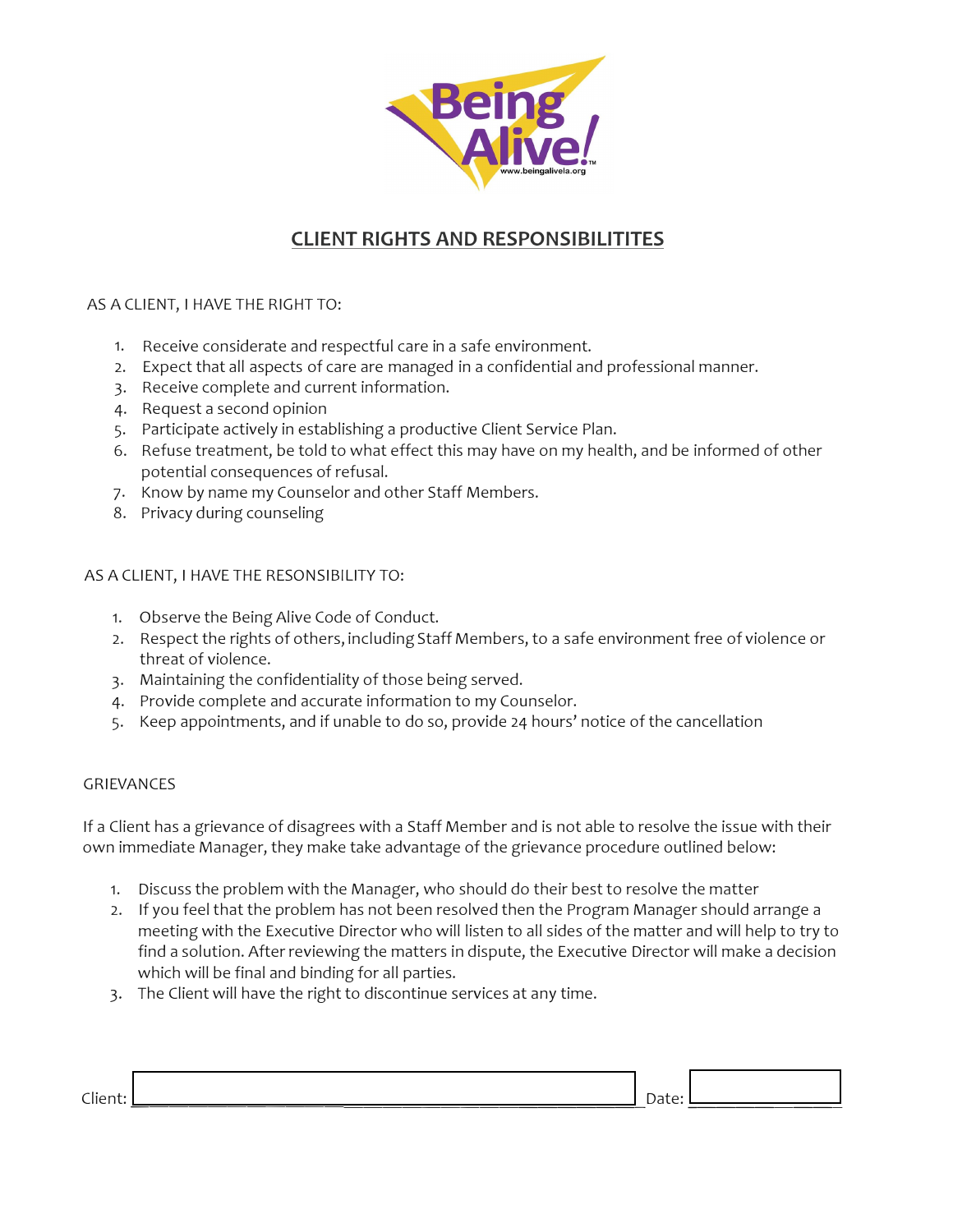

# **Being Alive LA and HNS Code of Conduct**

Site ID: 15039001/Agency ID: 1503

Being Alive is a community-based organization dedicated to providing a continuum of care for people infected with and affected by HIV. Participation in the organization's programs is subject to the observance of the organization's rules and procedures. *The activities outlined below are strictly prohibited.* Any participant or staff member who violates this Code is subject to discipline, up to and including removal from the program.

- Abusive language towards a staff member, volunteer, providers, or another participant.
- Possession or use of alcoholic beverages or illegal drugs on Being Alive's property or reporting to the program while under the influence of drugs or alcohol.
- Bringing onto Being Alive's property dangerous or unauthorized materials such as explosives, firearms, weapons, or other similar items.
- Discourtesy or rudeness to a fellow participant, staff member, provider, or volunteer.
- Verbal or physical harassment of another participant, staff member, provider, or volunteer.
- Sexual, including visual, harassment of another participant, staff member, provider, or volunteer.
- Actual or threatened violence toward any individual or group.
- Conduct endangering the life, safety, health, or well-being of others.
- Failure to follow any agency policy or procedure.
- Bullying or taking unfair advantage of any participant.
- Failing to cooperate with staff members, facilitators, or providers.
- Smoking or use of tobacco or tobacco-related products including marijuana and e-cigarettes in and within 100 ft. of Being Alive property.
- Loitering.
- Causing unreasonable disturbance.
- Leaving children or pets unattended at any time while at the clinic.
- ANY other behavior(s) that could jeopardize the safety of Being Alive, its community relations, affiliates, business reputation, and safety standards, as specified by staff.
- Please arrive 10 minutes early to scheduled appointments to allow extra time for parking, public transportation delays, and check-ins.
- If the client arrives late (10 minutes or more) to an appointment, the appointment will be rescheduled by the appropriate staff or volunteers.
- HNS sessions and services are by appointment only. No walk-ins.
- If an appointment must be cancelled, please do so 48 hours in advance.
- Numerous cancellations and no call/no shows are grounds for closure of HNS service plan resulting in no further HNS service from this agency for the next 12 months.
- The navigator and the client will create action plans together and delineate the tasks. The client is responsible for those action plan steps that have been assigned.
- The navigator reserves the right to cancel and reschedule a session in progress because the client has not completed assigned tasks or visited linked referrals without proper explanation.
- HNS is not a mental health service. If therapy or other mental health services are needed/requested, those referrals will be provided by the navigator or appropriate staff.

I **have read and** I **understand the Being Alive LA and the HNS Code of Conduct.** I **agree to abide by the rules described above and understand that** I **may be removed as a participant if** I **violate any of these rules.** 

Signature \_\_\_\_\_\_\_\_\_\_\_\_\_\_\_\_\_\_\_\_\_\_\_\_ Date \_\_\_\_\_\_\_\_\_\_ \_

Funding by the U.S. Centers for Disease Control and Prevention and the County of Los Angeles, Department of Public Health, Division of HIV and STD Programs.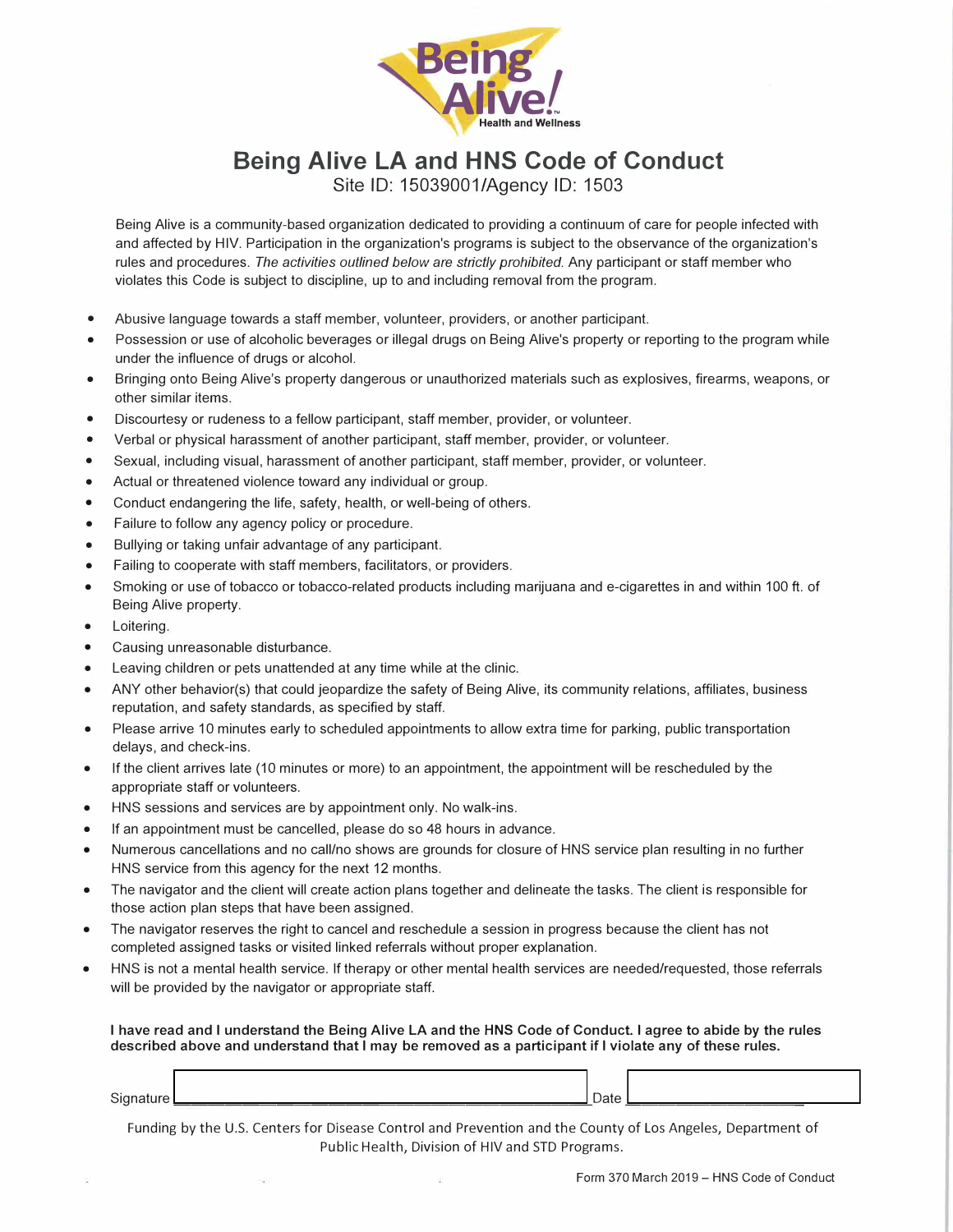

This consent is applicable for all clients receiving Being Alive services.

Your health and medical information is considered sensitive and private and is afforded protection under the law. Being Alive will make every effort to keep all client records secure. However, as a client of Being Alive there are circumstances that will require the exchange of information about me through phone, faxing, e-mailing, and mailing.

I understand that Being Alive will represent me in these exchanges, and that Being Alive cannot be held responsible if any person becomes aware that I am a client at Being Alive.

Signing this Consent to Release Medical Information allows you the flexibility to determine what types of information are to be released and under what circumstances. In addition, this form complies with the HIP AA (Health Insurance Portability and Accountability Act) Privacy Rules.

I, \_\_\_\_\_\_\_\_\_\_\_\_\_\_ hereby authorize \_\_\_\_\_\_\_\_\_\_\_\_\_\_\_\_\_\_\_\_\_\_\_ \_

(Name of Client) (Name of Doctor or Medical Group)

to give information from my record with no limitations on the date of illness, history of illness, diagnosis, or therapeutic information to Being Alive for the purpose of verification of diagnosis and/or providing or referring for medical treatment, housing benefits, dental care, and other related services. I understand that this authorization may be revoked at any time, except to the extent that the action has already occurred.

# **CONSENT TO RELEASE INFORMATION PROCEDURES**

I,  $\overline{I}$  , authorize staff from AIDS Healthcare Foundation (AHF), AIDS Project Los Angeles (APLA), Asian Pacific AIDS Intervention Team, Andrew Escajeda Clinic, ALT AMED Health Service Corp, Automated Case Management Systems (ACMS), Children's Hospital, Division of Adolescent Medicine, Bienestar, Cedars Sinai, Central City Clinic, City of Long Beach -AIDS Program, East Valley Community Health Center, EI Proyecto de! Barrio, Foothill AIDS Project, Greater Los Angeles Council on Deafness, Harbor/UCLA Medical Center, High Desert Health System, Hubert Humphrey, JWCH Institute, Inc., Kaiser Permanente, LAC-USC (Sp21, Maternal Child/Adolescent, EIP, Weingart), L.A. Gay & Lesbian Center, Memorial Miller Children's Hospital, Minority AIDS Project, Northeast Valley Health Corporation, Division of HIV & STD Programs, Olive View Medical Center, Pathways, Project Angel Food, South Bay Family Healthcare Center, Spectrum, St. Mary Medical Center CARE Program &Clinics, SABAN Community Clinic, Tarzana Treatment Center, T.H.E.Clinic, Inc. (To Help Everyone), UCLA Care, Valley Community Clinic, Venice Family Clinic, Watts Healthcare

To release, receive, and share information regarding services, and to share information through the mail, telephone, fax, or electronic computer mail, etc., regarding my HIV test results; HIV status; physical, mental or financial condition; or services received related to my need for current or future assistance at the above agencies.

This consent is valid from the date it is signed and may be revoked at any time by signing under the cancellation statement below or by verbally informing the agency holding this original form. I understand that I may add other specific agencies and individuals to this form by listing them and signing below.

Signature of Client Date (DD/MM/YY) Consent Valid Through (DD/MM/YY)

**<sup>X</sup>**------------------ \_\_ \_ \_\_ \_ ----

I wish to add the following specific individuals, agencies, and/or physicians to this Consent to Release Medical Information:

| X<br>Signature of Client                                                                           | Date (DD/MM/YY) |  |
|----------------------------------------------------------------------------------------------------|-----------------|--|
| I wish to cancel this Consent to Release Medical Information<br>$\mathbf x$<br>Signature of Client | Date (DD/MM/YY) |  |